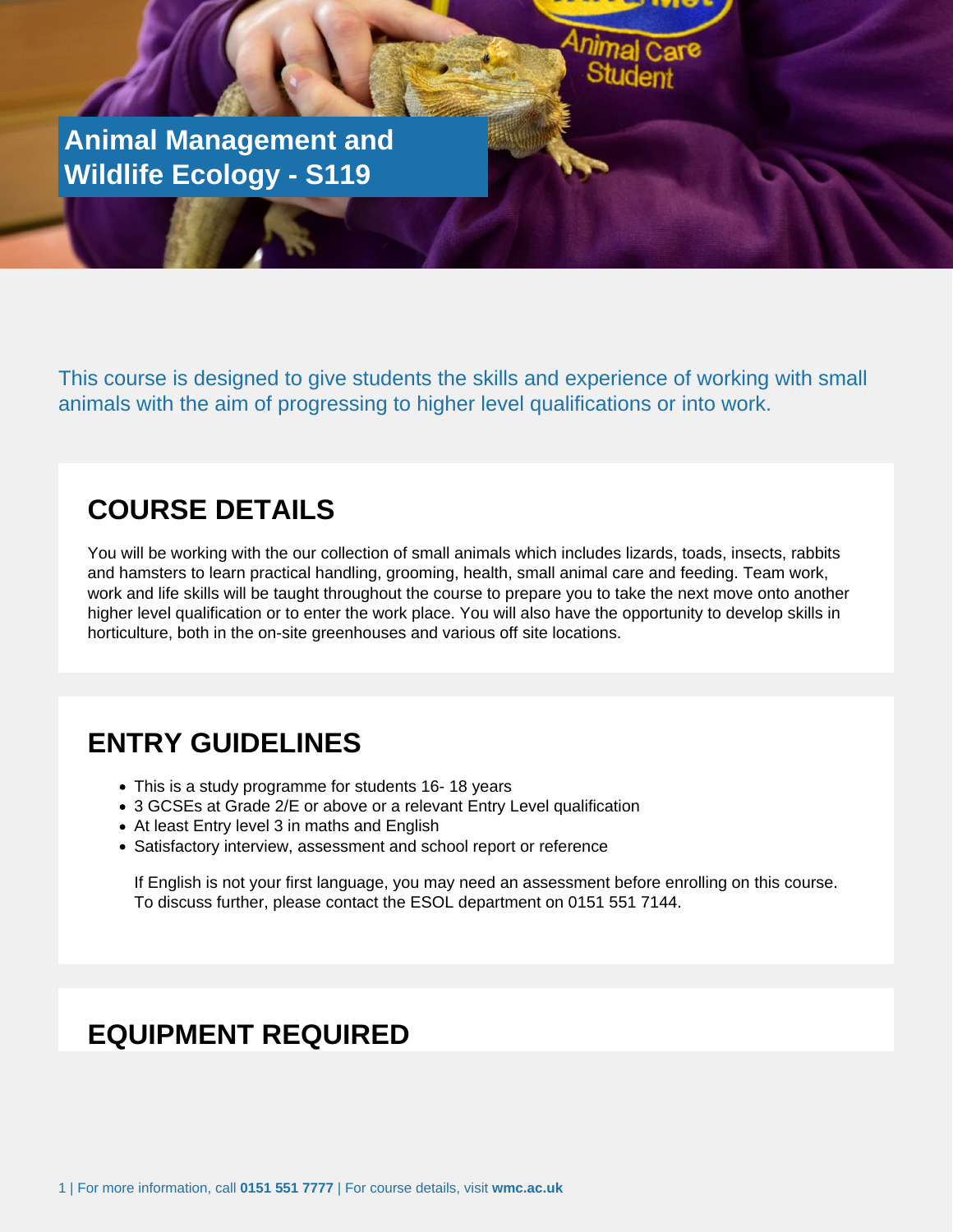To learn effectively on your course you will need to use certain items of equipment and undertake particular activities as part of your studies. To further enhance your learning experience the following will be required:Personal Protective Equipment £30Educational Visits £50If you need support with these costs, don't worry, click on the link below and complete a bursary application form[.https://www.wmc.ac.uk/student](�� h t t p s : / / w w w . w m c . a c . u k / s t u d e n t - s u p p o r t / f i n a n c i a l - s u p p o r t / b u r s a r i e s - l o a n s)[support/financial-support/bursaries-loansE](�� h t t p s : / / w w w . w m c . a c . u k / s t u d e n t - s u p p o r t / f i n a n c i a l - s u p p o r t / b u r s a r i e s - l o a n s)quipment purchased will be yours to keep and you will be able to use them for practice at home and in your future career.N.B. prices correct as of 23/06/2021

## ADDITIONAL INFORMATION

Are you aged 16-18?

Study programmes are full-time courses for 16-18 year olds which include:

- A qualification such as BTEC Extended Diploma
- Meaningful work experience or preparation for work
- English and maths, if you don't already have GCSE grade A\* C (or Grade 4 or above) in English and maths
- Non-study activities such as tutorials, voluntary work, fund-raising/charity work, sport or trips

# WHERE CAN I PROGRESS TO?

On successfully completing this course you may be able to progress to BTEC Level 2 in Animal Management, other qualifications, an apprenticeship or enter employment. Explore potential careers via [Career Match](�� h t t p s : / / w w w . w m c . a c . u k / c a r e e r - m a t c h /) — it provides current local data on wages and employment prospects.

You could progress to these Wirral Met courses:

[S102 - BTEC Animal Management First Diploma](�� h t t p s : / / w w w . w m c . a c . u k / c o u r s e . p h p ? i d = S 1 0 2)

# WHEN DOES THIS COURSE RUN?

| <b>CAMPUS</b>                    | <b>STARTS</b>    | <b>ATTENDANCE</b> | <b>COURSE</b><br><b>CODE</b> | PLANNED TIME TABLE |                    |                                  |
|----------------------------------|------------------|-------------------|------------------------------|--------------------|--------------------|----------------------------------|
| 12 Quays Main<br><b>Building</b> | 05th Sep<br>2022 | Full Time         | S119O001                     | <b>DAY</b>         | <b>TIMES</b>       | <b>CAMPUS</b>                    |
|                                  |                  |                   |                              | Monday             | $10:00 -$<br>16:00 | 12 Quays Main<br><b>Building</b> |
|                                  |                  |                   |                              | Wednesday          | $13:00 -$<br>16:00 | 12 Quays Main<br><b>Building</b> |
|                                  |                  |                   |                              | Thursday           | $09:00 -$<br>16:00 | 12 Quays Main<br><b>Building</b> |